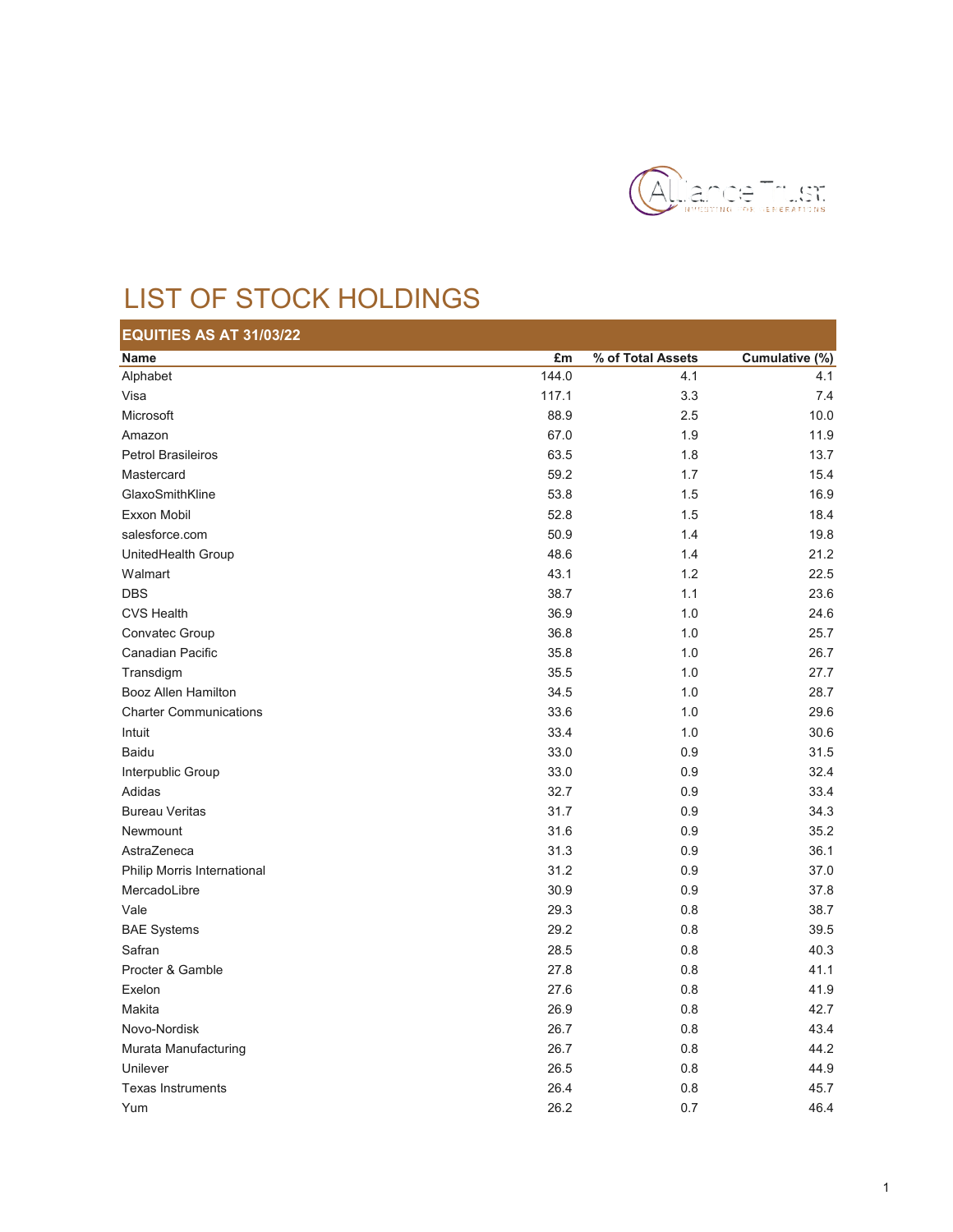| Facebook                           | 26.1 | 0.7     | 47.2 |
|------------------------------------|------|---------|------|
| Vinci                              | 26.1 | 0.7     | 47.9 |
| Glencore                           | 25.9 | 0.7     | 48.6 |
| Heidelbergcement                   | 25.1 | 0.7     | 49.4 |
| Fiserv                             | 25.0 | 0.7     | 50.1 |
| <b>Barrick Gold</b>                | 24.9 | 0.7     | 50.8 |
| News Corp                          | 24.8 | 0.7     | 51.5 |
| Comcast                            | 24.8 | 0.7     | 52.2 |
| <b>Booking Holdings</b>            | 24.8 | 0.7     | 52.9 |
| Fleetcor Technology                | 24.7 | 0.7     | 53.6 |
| Danaher                            | 24.6 | 0.7     | 54.3 |
| <b>State Street</b>                | 24.2 | 0.7     | 55.0 |
| <b>Baxter International</b>        | 24.0 | 0.7     | 55.7 |
| Bayer                              | 23.5 | 0.7     | 56.3 |
| <b>KKR</b>                         | 23.3 | 0.7     | 57.0 |
| TotalEnergies                      | 22.6 | 0.6     | 57.6 |
| AIA                                | 22.6 | 0.6     | 58.3 |
| <b>WPP</b>                         | 22.5 | 0.6     | 58.9 |
| <b>HDFC Bank</b>                   | 22.5 | 0.6     | 59.6 |
| The Cooper Companies               | 22.3 | 0.6     | 60.2 |
| <b>BP</b>                          | 22.2 | 0.6     | 60.8 |
| Taiwan Semiconductor Manufacturing | 22.2 | 0.6     | 61.5 |
| Recruit Holdings                   | 22.1 | 0.6     | 62.1 |
| Hargreaves Lansdown                | 21.8 | 0.6     | 62.7 |
| Enbridge                           | 21.5 | 0.6     | 63.3 |
| Ameriprise Financial               | 21.1 | 0.6     | 63.9 |
| <b>Molson Coors</b>                | 20.8 | 0.6     | 64.5 |
| <b>Schneider Electric</b>          | 20.7 | 0.6     | 65.1 |
| <b>United Rentals</b>              | 20.6 | 0.6     | 65.7 |
| Ebara                              | 20.4 | 0.6     | 66.3 |
| Amadeus IT                         | 20.3 | 0.6     | 66.9 |
| Autodesk                           | 20.3 | 0.6     | 67.4 |
| <b>H&amp;R Block</b>               | 20.3 | 0.6     | 68.0 |
| <b>British American Tobacco</b>    | 20.2 | 0.6     | 68.6 |
| <b>Broadcom</b>                    | 19.6 | 0.6     | 69.1 |
| Nutrien                            | 19.4 | 0.6     | 69.7 |
| Carlyle Group                      | 19.2 | $0.5\,$ | 70.2 |
| <b>Standard Chartered</b>          | 19.0 | 0.5     | 70.8 |
| <b>Imperial Brands</b>             | 19.0 | $0.5\,$ | 71.3 |
| <b>DKSH Holding</b>                | 18.6 | $0.5\,$ | 71.9 |
| Dell Technologies                  | 18.6 | $0.5\,$ | 72.4 |
| Aena                               | 17.9 | 0.5     | 72.9 |
| Intel                              | 17.6 | 0.5     | 73.4 |
| Smiths Group                       | 17.5 | $0.5\,$ | 73.9 |
| Kubota                             | 17.4 | $0.5\,$ | 74.4 |
| Weir Group                         | 17.3 | $0.5\,$ | 74.9 |
| Oracle                             | 16.8 | $0.5\,$ | 75.4 |
| Nvidia                             | 16.8 | $0.5\,$ | 75.8 |
| Continental                        | 16.6 | $0.5\,$ | 76.3 |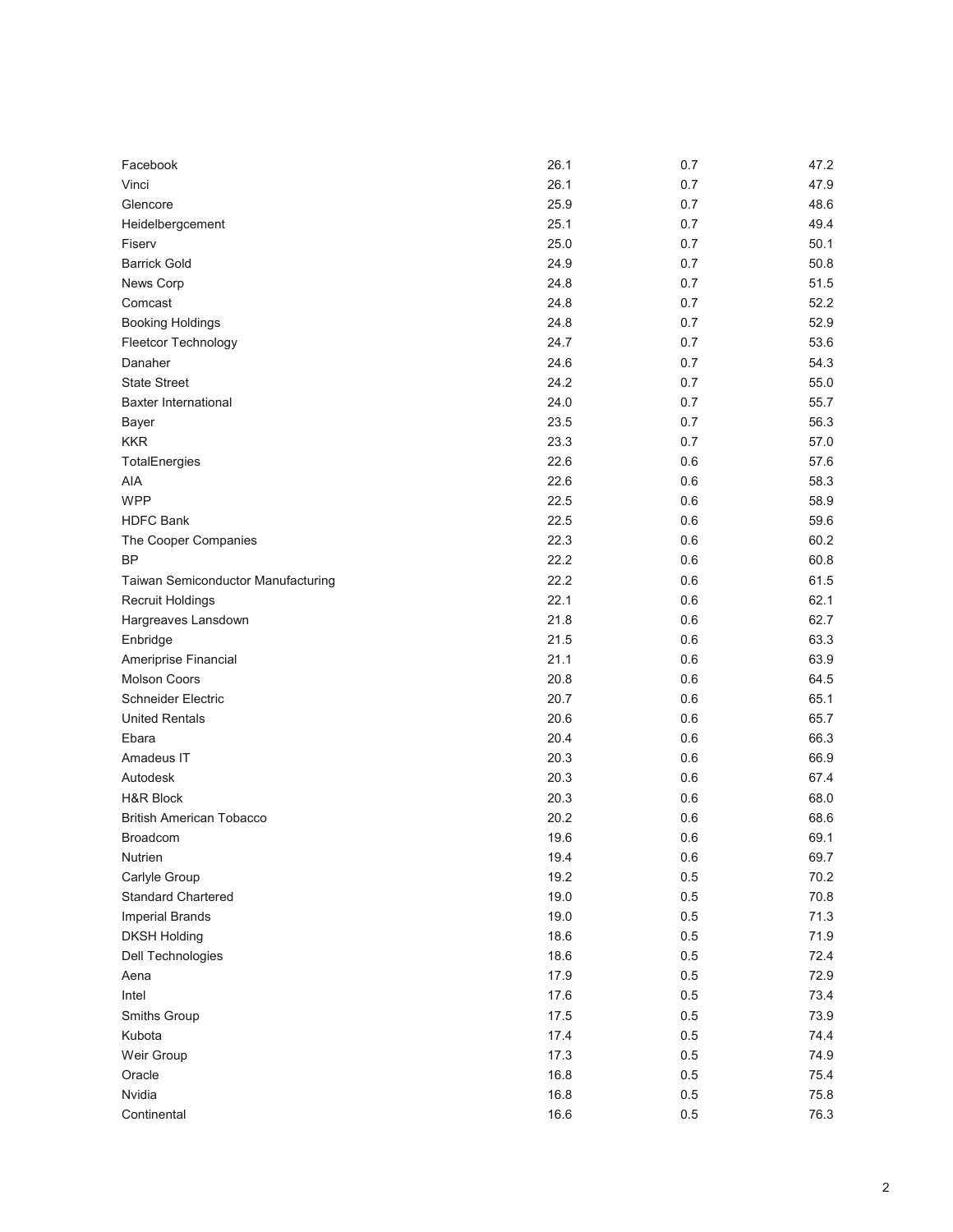| Santen Pharmaceutical              | 16.3 | 0.5 | 76.8 |
|------------------------------------|------|-----|------|
| Vodafone                           | 15.5 | 0.4 | 77.2 |
| Harley Davidson                    | 15.3 | 0.4 | 77.7 |
| Cisco Systems                      | 14.8 | 0.4 | 78.1 |
| <b>Skyworks Solution</b>           | 14.8 | 0.4 | 78.5 |
| Dexcom                             | 14.7 | 0.4 | 78.9 |
| Qorvo                              | 14.4 | 0.4 | 79.3 |
| Western Union                      | 14.3 | 0.4 | 79.7 |
| Cigna                              | 14.2 | 0.4 | 80.1 |
| Kingfisher                         | 14.1 | 0.4 | 80.5 |
| Flex                               | 13.9 | 0.4 | 80.9 |
| ServiceNow                         | 13.7 | 0.4 | 81.3 |
| <b>Liberty Global</b>              | 13.1 | 0.4 | 81.7 |
| Square                             | 13.0 | 0.4 | 82.1 |
| Progressive                        | 13.0 | 0.4 | 82.4 |
| Intercontinental Exchange          | 12.8 | 0.4 | 82.8 |
| Lithia Motors                      | 12.8 | 0.4 | 83.2 |
| <b>NRG Energy</b>                  | 12.7 | 0.4 | 83.5 |
| Sonic Healthcare                   | 12.5 | 0.4 | 83.9 |
| TP ICAP                            | 12.4 | 0.4 | 84.2 |
| Aercap                             | 12.4 | 0.4 | 84.6 |
| Admiral                            | 12.3 | 0.4 | 84.9 |
| Berkshire Hathaway                 | 12.3 | 0.4 | 85.3 |
| Atlassian                          | 12.2 | 0.3 | 85.6 |
| Infosys                            | 12.0 | 0.3 | 86.0 |
| Nippon Television                  | 11.9 | 0.3 | 86.3 |
| Whirlpool                          | 11.8 | 0.3 | 86.6 |
| Lincoln National                   | 11.6 | 0.3 | 87.0 |
| Crown Holdings                     | 11.6 | 0.3 | 87.3 |
| Ebay                               | 11.4 | 0.3 | 87.6 |
| <b>SEA</b>                         | 11.1 | 0.3 | 87.9 |
| Glanbia                            | 11.1 | 0.3 | 88.3 |
| <b>TS Tech</b>                     | 10.6 | 0.3 | 88.6 |
| Adient                             | 10.5 | 0.3 | 88.9 |
| Andritz                            | 10.0 | 0.3 | 89.1 |
| Shopify                            | 9.7  | 0.3 | 89.4 |
| Snowflake                          | 9.6  | 0.3 | 89.7 |
| <b>Edwards Lifesciences</b>        | 9.6  | 0.3 | 90.0 |
| Zoetis                             | 9.4  | 0.3 | 90.2 |
| Hanesbrands                        | 9.4  | 0.3 | 90.5 |
| Ashtead                            | 9.2  | 0.3 | 90.8 |
| <b>ITC</b>                         | 9.2  | 0.3 | 91.0 |
| <b>ASML</b>                        | 9.1  | 0.3 | 91.3 |
| <b>Reliance Industries</b>         | 8.7  | 0.2 | 91.5 |
| Cloudflare                         | 8.4  | 0.2 | 91.8 |
| <b>Western Digital</b>             | 8.4  | 0.2 | 92.0 |
| <b>Qurate Retail</b>               | 8.4  | 0.2 | 92.2 |
| <b>Housing Development Finance</b> | 8.3  | 0.2 | 92.5 |
| Kato Sangyo                        | 8.1  | 0.2 | 92.7 |